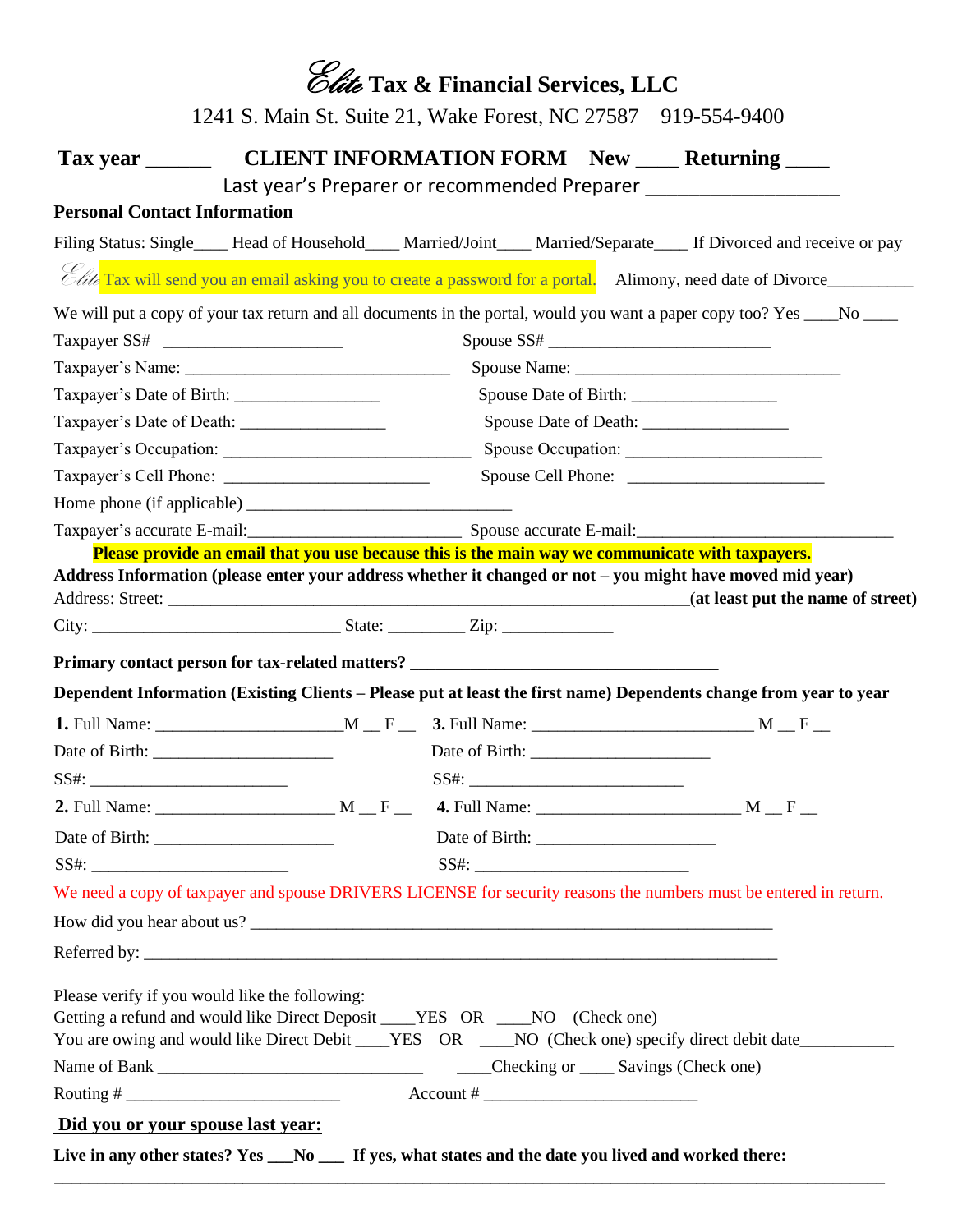## **Receive Any: (Check Yes or No)**

| Wages, salaries, or any other employer compensation? Yes _____ No ___                                                                                                                                                                                                                                                                                                                                                                                           |  | Interest or dividends? Yes _____ No ____                                                                                                                                              |  |
|-----------------------------------------------------------------------------------------------------------------------------------------------------------------------------------------------------------------------------------------------------------------------------------------------------------------------------------------------------------------------------------------------------------------------------------------------------------------|--|---------------------------------------------------------------------------------------------------------------------------------------------------------------------------------------|--|
| Unemployment compensation? Yes _____ No ____                                                                                                                                                                                                                                                                                                                                                                                                                    |  | Any miscellaneous income? Yes ____ No ___                                                                                                                                             |  |
| Social Security Income? Yes _____ No ____                                                                                                                                                                                                                                                                                                                                                                                                                       |  | Received Alimony? How much _____(yr)Yes ___ No __                                                                                                                                     |  |
| Winnings from gambling? $Yes_{\_\_\_\_} No_{\_\_\_}$                                                                                                                                                                                                                                                                                                                                                                                                            |  | Foreign Earned/Investment Income? Yes ____ No ___                                                                                                                                     |  |
| Pension, annuity, Roth, IRA or retirement income? Yes ____ No ___                                                                                                                                                                                                                                                                                                                                                                                               |  | Jury Duty Pay? Yes _____ No ____                                                                                                                                                      |  |
| Have any income as a minister? Yes _____ No __                                                                                                                                                                                                                                                                                                                                                                                                                  |  | Scholarships or Grant for School? Yes ____No___                                                                                                                                       |  |
| State Refund? Yes _____ No ____                                                                                                                                                                                                                                                                                                                                                                                                                                 |  | Farm Income? Yes ____No ___                                                                                                                                                           |  |
| Rental Income? Yes __ No __                                                                                                                                                                                                                                                                                                                                                                                                                                     |  | Did you have any Bartering income? Yes ____No ___                                                                                                                                     |  |
| Receive 1099 Misc? Yes ____ No ___                                                                                                                                                                                                                                                                                                                                                                                                                              |  | Have you reported all Income? Yes ____No ___                                                                                                                                          |  |
| Was the taxpayer or spouse a member of the Armed Forces anytime during 2020? Yes No No                                                                                                                                                                                                                                                                                                                                                                          |  |                                                                                                                                                                                       |  |
| Pay Any: (Check Yes or No)                                                                                                                                                                                                                                                                                                                                                                                                                                      |  |                                                                                                                                                                                       |  |
|                                                                                                                                                                                                                                                                                                                                                                                                                                                                 |  | Student loan interest? Yes ____ No ___                                                                                                                                                |  |
| Daycare? Yes ____ No ___                                                                                                                                                                                                                                                                                                                                                                                                                                        |  | Real Estate Taxes? Yes _____ No ____                                                                                                                                                  |  |
| Mortgage Interest? Yes _____ No ___                                                                                                                                                                                                                                                                                                                                                                                                                             |  | Mortgage Insurance Premiums? Yes ____ No ___                                                                                                                                          |  |
| Medical Out of Pocket? Yes ____ No ___                                                                                                                                                                                                                                                                                                                                                                                                                          |  | Health Insurance Out of Pocket? Yes _____ No ___                                                                                                                                      |  |
| Contributions to charity, church, Etc? Yes ____ No ___                                                                                                                                                                                                                                                                                                                                                                                                          |  |                                                                                                                                                                                       |  |
| Sell your home? Yes ____ No ______ Sell any other property? Yes ____ No ___<br>Receive installment pmts on property sold? Yes ____ No ___<br>Have interest in a partnership, S-Corp, estate or trust? Yes ____ No ___                                                                                                                                                                                                                                           |  | Did you sell stock to cover for taxes? Yes _____ No ____<br>Own any rental property? Yes _____ No ____<br>Receive any royalties? Yes _____ No ____<br>Operate a farm? Yes ____ No ___ |  |
| <b>Did you make any:</b> Estimated pmts to IRS? Yes ___ No ___ Estimated pmts to the State? Yes ___ No __                                                                                                                                                                                                                                                                                                                                                       |  |                                                                                                                                                                                       |  |
| Please provide all payments and the dates they were made. We do not automatically provide ES tax forms you must ask for them.                                                                                                                                                                                                                                                                                                                                   |  |                                                                                                                                                                                       |  |
| Did you have any of the following: (Check Yes or No)                                                                                                                                                                                                                                                                                                                                                                                                            |  |                                                                                                                                                                                       |  |
| Loss from casualty? Yes __ No __ Foreign Bank Accounts? Yes ___ No __<br>Contribute to a: Roth IRA? Yes ____ No ___ Own a Roth we need your BASIS<br>Contribute to a: Deductible Traditional IRA? Yes ___No ___ SEP? Yes ____ No ___<br>Contribute to a: Non-Deductible Traditional IRA? Yes ___ No ___ We need your basis of all your IRA's!<br>College Expenses last year? Yes __ No __ Healthcare Marketplace? Yes __ No __ Do you have an HSA? Yes __ No __ |  | Foreign Assets? Yes _____ No ____<br>Simple Retirement Plan? Yes _____ No ____                                                                                                        |  |
|                                                                                                                                                                                                                                                                                                                                                                                                                                                                 |  |                                                                                                                                                                                       |  |
| At any time during 2020, did you receive, sell, send, exchange or otherwise acquire any financial interest in any virtual<br>currency or have any Bit Coin transactions? Yes _____ No _____                                                                                                                                                                                                                                                                     |  |                                                                                                                                                                                       |  |
| ** Were you issued a security PIN from the Internal Revenue Services ____YES OR ____ NO                                                                                                                                                                                                                                                                                                                                                                         |  |                                                                                                                                                                                       |  |
| All information I have given is true and correct to the best of my knowledge.                                                                                                                                                                                                                                                                                                                                                                                   |  |                                                                                                                                                                                       |  |

\_\_\_\_\_\_\_\_\_\_\_\_\_\_\_\_\_\_\_\_\_\_\_\_\_\_\_\_\_\_\_\_\_\_ Date: \_\_\_\_\_\_\_\_\_\_\_\_\_\_

 **Taxpayer or Spouse Signature**